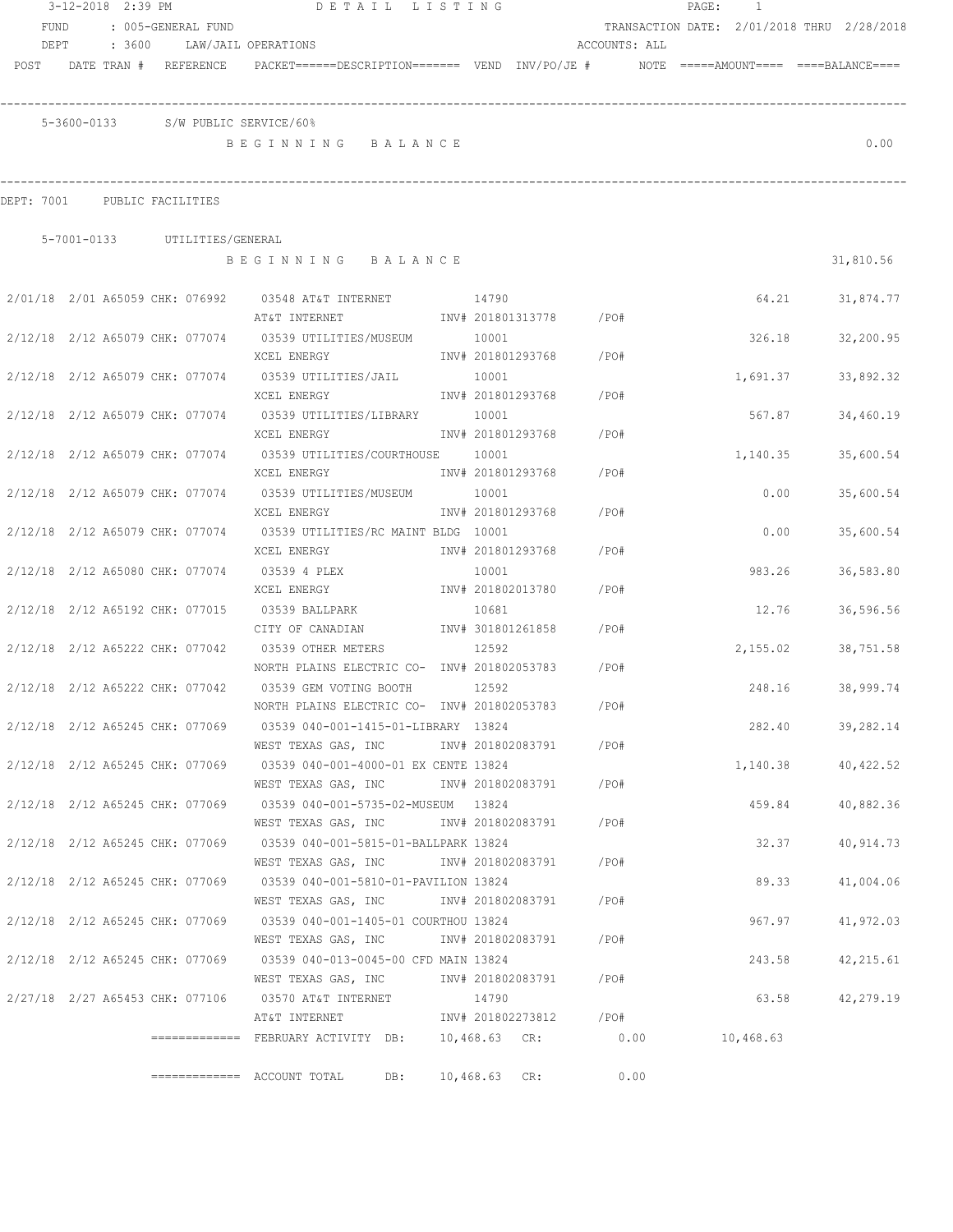|                               |  | 3-12-2018 2:39 PM       | DETAIL LISTING                                                                                                  |                        |           |               |      | PAGE:<br>-2 |                                            |
|-------------------------------|--|-------------------------|-----------------------------------------------------------------------------------------------------------------|------------------------|-----------|---------------|------|-------------|--------------------------------------------|
|                               |  | FUND : 005-GENERAL FUND |                                                                                                                 |                        |           |               |      |             | TRANSACTION DATE: 2/01/2018 THRU 2/28/2018 |
|                               |  | DEPT : 7016 CEMETERY    |                                                                                                                 |                        |           | ACCOUNTS: ALL |      |             |                                            |
|                               |  |                         | POST DATE TRAN # REFERENCE PACKET======DESCRIPTION======= VEND INV/PO/JE # NOTE =====AMOUNT==== ====BALANCE==== |                        |           |               |      |             |                                            |
|                               |  |                         |                                                                                                                 |                        |           |               |      |             |                                            |
|                               |  |                         |                                                                                                                 |                        |           |               |      |             |                                            |
|                               |  | 5-7016-0133 UTILITIES   |                                                                                                                 |                        |           |               |      |             |                                            |
|                               |  |                         | BEGINNING BALANCE                                                                                               |                        |           |               |      |             | 37.42                                      |
|                               |  |                         |                                                                                                                 |                        |           |               |      |             |                                            |
|                               |  |                         | 2/12/18 2/12 A65079 CHK: 077074 03539 UTILITIES/CEMETERY 10001                                                  |                        |           |               |      |             | 11.28 48.70                                |
|                               |  |                         | XCEL ENERGY                                                                                                     | INV# 201801293768 /PO# |           |               |      |             |                                            |
|                               |  |                         |                                                                                                                 |                        |           |               |      | 11.28       |                                            |
|                               |  |                         |                                                                                                                 |                        |           |               |      |             |                                            |
|                               |  |                         | ============ ACCOUNT TOTAL DB: 11.28 CR: 0.00                                                                   |                        |           |               |      |             |                                            |
|                               |  |                         |                                                                                                                 |                        |           |               |      |             |                                            |
|                               |  |                         |                                                                                                                 |                        |           |               |      |             |                                            |
|                               |  |                         |                                                                                                                 |                        |           |               |      |             |                                            |
|                               |  |                         | BEGINNING BALANCES:                                                                                             |                        | 31,847.98 |               | 0.00 |             |                                            |
|                               |  |                         | REPORTED ACTIVITY:                                                                                              |                        | 10,479.91 |               | 0.00 |             |                                            |
|                               |  |                         | ENDING BALANCES:                                                                                                |                        | 42,327.89 |               | 0.00 |             |                                            |
|                               |  |                         | TOTAL FUND ENDING BALANCE:                                                                                      | 42,327.89              |           |               |      |             |                                            |
|                               |  |                         |                                                                                                                 |                        |           |               |      |             |                                            |
| FUND: 010-AIRPORT             |  |                         |                                                                                                                 |                        |           |               |      |             |                                            |
|                               |  |                         |                                                                                                                 |                        |           |               |      |             |                                            |
| DEPT: 7010 AIRPORT            |  |                         |                                                                                                                 |                        |           |               |      |             |                                            |
|                               |  |                         |                                                                                                                 |                        |           |               |      |             |                                            |
|                               |  | 5-7010-0133 UTILITIES   |                                                                                                                 |                        |           |               |      |             |                                            |
|                               |  |                         | BEGINNING BALANCE                                                                                               |                        |           |               |      |             | 2,881.93                                   |
|                               |  |                         | 2/01/18  2/01  A65058  CHK: 001293  03548  TRANSWORLD NETWORK, CORP  14505                                      |                        |           |               |      |             | 519.47 3,401.40                            |
|                               |  |                         | TRANSWORLD NETWORK, CORP INV# 201801313777 / PO#                                                                |                        |           |               |      |             |                                            |
|                               |  |                         | 2/12/18 2/12 A65077 CHK: 001299 03547 NORTH PLAINS ELECTRIC CO 12592                                            |                        |           |               |      |             | 737.95 4,139.35                            |
|                               |  |                         |                                                                                                                 |                        |           |               |      |             |                                            |
|                               |  |                         | NORTH PLAINS ELECTRIC CO- INV# 201802053787 / PO#                                                               |                        |           | 0.00          |      |             |                                            |
|                               |  |                         |                                                                                                                 |                        |           |               |      | 1,257.42    |                                            |
|                               |  |                         | ============= ACCOUNT TOTAL DB: 1,257.42 CR: 0.00                                                               |                        |           |               |      |             |                                            |
|                               |  |                         |                                                                                                                 |                        |           |               |      |             |                                            |
| *-*-*-*-*-*-*-*-*-*-*-*-*-*-  |  |                         | 000 ERRORS IN THIS REPORT! *-*-*-*-*-*-*-*-*-*-*-*-*-*-                                                         |                        |           |               |      |             |                                            |
|                               |  |                         |                                                                                                                 |                        |           |               |      |             |                                            |
|                               |  |                         | ** REPORT TOTALS ** --- DEBITS --- -- CREDITS ---                                                               |                        |           |               |      |             |                                            |
|                               |  |                         | BEGINNING BALANCES:                                                                                             |                        | 2,881.93  |               | 0.00 |             |                                            |
|                               |  |                         | REPORTED ACTIVITY:                                                                                              |                        | 1,257.42  |               | 0.00 |             |                                            |
|                               |  |                         | ENDING BALANCES:                                                                                                |                        | 4,139.35  |               | 0.00 |             |                                            |
|                               |  |                         | TOTAL FUND ENDING BALANCE:                                                                                      |                        | 4,139.35  |               |      |             |                                            |
|                               |  |                         |                                                                                                                 |                        |           |               |      |             |                                            |
| FUND: 011-ROAD & BRIDGE PCT 1 |  |                         |                                                                                                                 |                        |           |               |      |             |                                            |
|                               |  |                         |                                                                                                                 |                        |           |               |      |             |                                            |

DEPT: 4011 ROAD & BRIDGE 1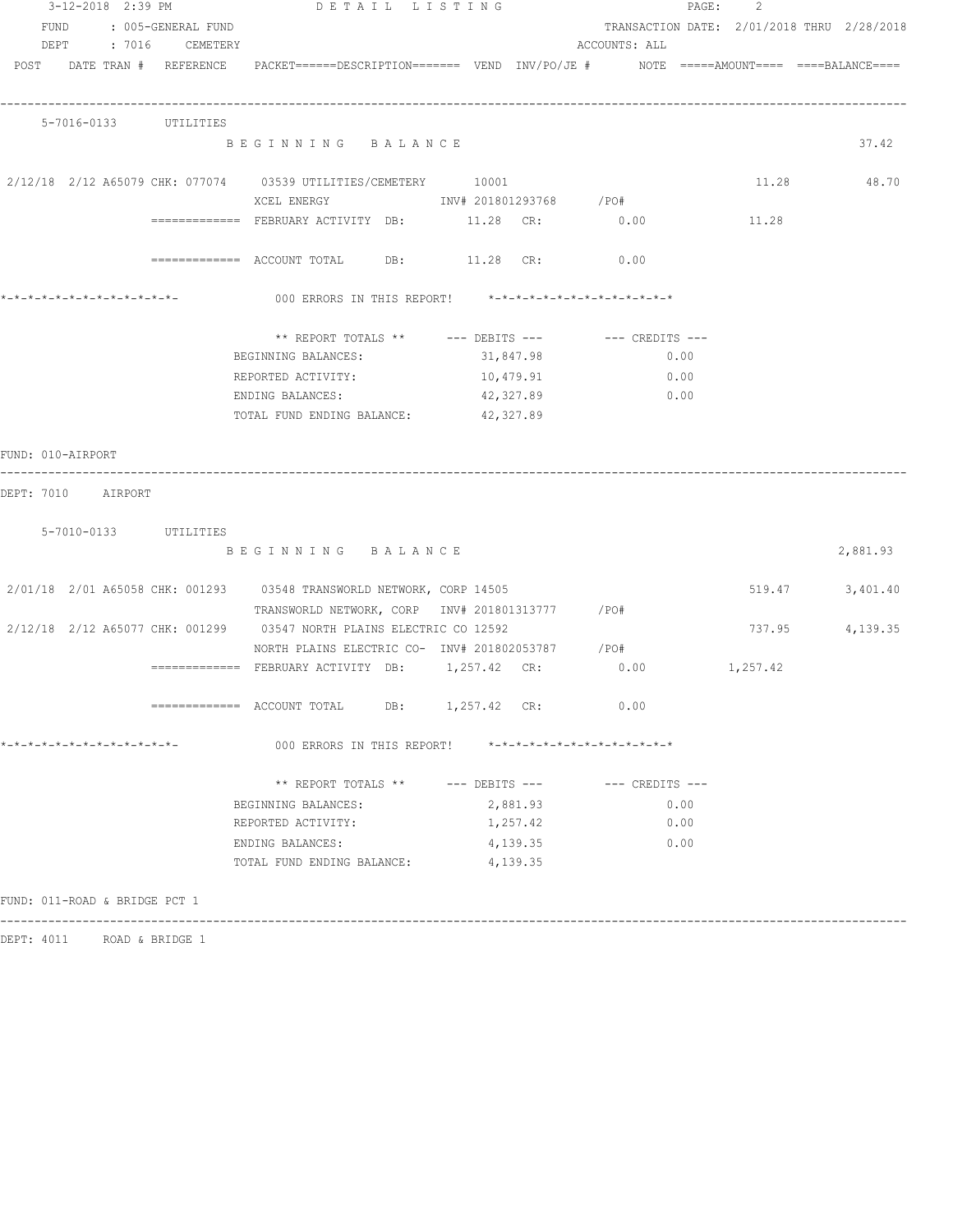| 3-12-2018 2:39 PM             | DETAIL LISTING                                                                          |                                                               |          |               | PAGE: 3                                    |        |
|-------------------------------|-----------------------------------------------------------------------------------------|---------------------------------------------------------------|----------|---------------|--------------------------------------------|--------|
| FUND                          | : 011-ROAD & BRIDGE PCT 1                                                               |                                                               |          |               | TRANSACTION DATE: 2/01/2018 THRU 2/28/2018 |        |
| DEPT : 4011 ROAD & BRIDGE 1   |                                                                                         |                                                               |          | ACCOUNTS: ALL |                                            |        |
| POST DATE TRAN # REFERENCE    | PACKET======DESCRIPTION======= VEND INV/PO/JE #    NOTE =====AMOUNT==== ====BALANCE==== |                                                               |          |               |                                            |        |
|                               |                                                                                         |                                                               |          |               |                                            |        |
| 5-4011-0133 UTILITIES/PCT 1   |                                                                                         |                                                               |          |               |                                            |        |
|                               | BEGINNING BALANCE                                                                       |                                                               |          |               |                                            | 814.84 |
|                               | 2/12/18 2/12 A65222 CHK: 077042 03539 PCT 1                                             | 12592                                                         |          |               | 128.20 943.04                              |        |
|                               | NORTH PLAINS ELECTRIC CO- INV# 201802053783 / PO#                                       |                                                               |          |               |                                            |        |
|                               | 2/12/18 2/12 A65245 CHK: 077069 03539 040-001-3995-01-PCT 1 BA 13824                    |                                                               |          |               | 263.75 1,206.79                            |        |
|                               | WEST TEXAS GAS, INC MONTH 201802083791 / PO#                                            |                                                               |          |               |                                            |        |
|                               | ============= FEBRUARY ACTIVITY DB: 391.95 CR: 0.00                                     |                                                               |          |               | 391.95                                     |        |
|                               | ============= ACCOUNT TOTAL DB: 391.95 CR: 0.00                                         |                                                               |          |               |                                            |        |
| *-*-*-*-*-*-*-*-*-*-*-*-*-*-  | 000 ERRORS IN THIS REPORT! *-*-*-*-*-*-*-*-*-*-*-*-*-*-                                 |                                                               |          |               |                                            |        |
|                               |                                                                                         |                                                               |          |               |                                            |        |
|                               |                                                                                         | ** REPORT TOTALS ** --- DEBITS --- -- CREDITS ---             |          |               |                                            |        |
|                               | BEGINNING BALANCES:                                                                     | 814.84                                                        |          | 0.00          |                                            |        |
|                               | REPORTED ACTIVITY:                                                                      |                                                               | 391.95   | 0.00          |                                            |        |
|                               | ENDING BALANCES:                                                                        |                                                               | 1,206.79 | 0.00          |                                            |        |
|                               | TOTAL FUND ENDING BALANCE:                                                              | 1,206.79                                                      |          |               |                                            |        |
|                               |                                                                                         |                                                               |          |               |                                            |        |
| FUND: 012-ROAD & BRIDGE PCT 2 |                                                                                         |                                                               |          |               |                                            |        |
| DEPT: 4012 ROAD & BRIDGE 2    |                                                                                         |                                                               |          |               |                                            |        |
|                               |                                                                                         |                                                               |          |               |                                            |        |
| 5-4012-0133 UTILITIES/PCT 2   |                                                                                         |                                                               |          |               |                                            |        |
|                               | BEGINNING BALANCE                                                                       |                                                               |          |               |                                            | 534.05 |
|                               | 2/12/18 2/12 A65222 CHK: 077042 03539 PCT 2                                             | 12592                                                         |          |               | 190.58 724.63                              |        |
|                               | NORTH PLAINS ELECTRIC CO- INV# 201802053783 /PO#                                        |                                                               |          |               |                                            |        |
|                               |                                                                                         |                                                               |          |               | 190.58                                     |        |
|                               |                                                                                         |                                                               |          |               |                                            |        |
|                               | ============= ACCOUNT TOTAL DB: 190.58 CR:                                              |                                                               |          | 0.00          |                                            |        |
| *-*-*-*-*-*-*-*-*-*-*-*-*-*-  |                                                                                         | 000 ERRORS IN THIS REPORT! $*-*-*-*-*-*-*-*-*-*-*-*-*-*-*-**$ |          |               |                                            |        |
|                               |                                                                                         | ** REPORT TOTALS ** --- DEBITS --- -- -- CREDITS ---          |          |               |                                            |        |
|                               | BEGINNING BALANCES:                                                                     |                                                               | 534.05   | 0.00          |                                            |        |
|                               | REPORTED ACTIVITY:                                                                      |                                                               | 190.58   | 0.00          |                                            |        |
|                               | ENDING BALANCES:                                                                        |                                                               | 724.63   | 0.00          |                                            |        |
|                               | TOTAL FUND ENDING BALANCE:                                                              |                                                               | 724.63   |               |                                            |        |
| FUND: 013-ROAD & BRIDGE PCT 3 |                                                                                         |                                                               |          |               |                                            |        |
|                               |                                                                                         |                                                               |          |               |                                            |        |
| DEPT: 4013 ROAD & BRIDGE 3    |                                                                                         |                                                               |          |               |                                            |        |

5-4013-0133 UTILITIES/PCT 3